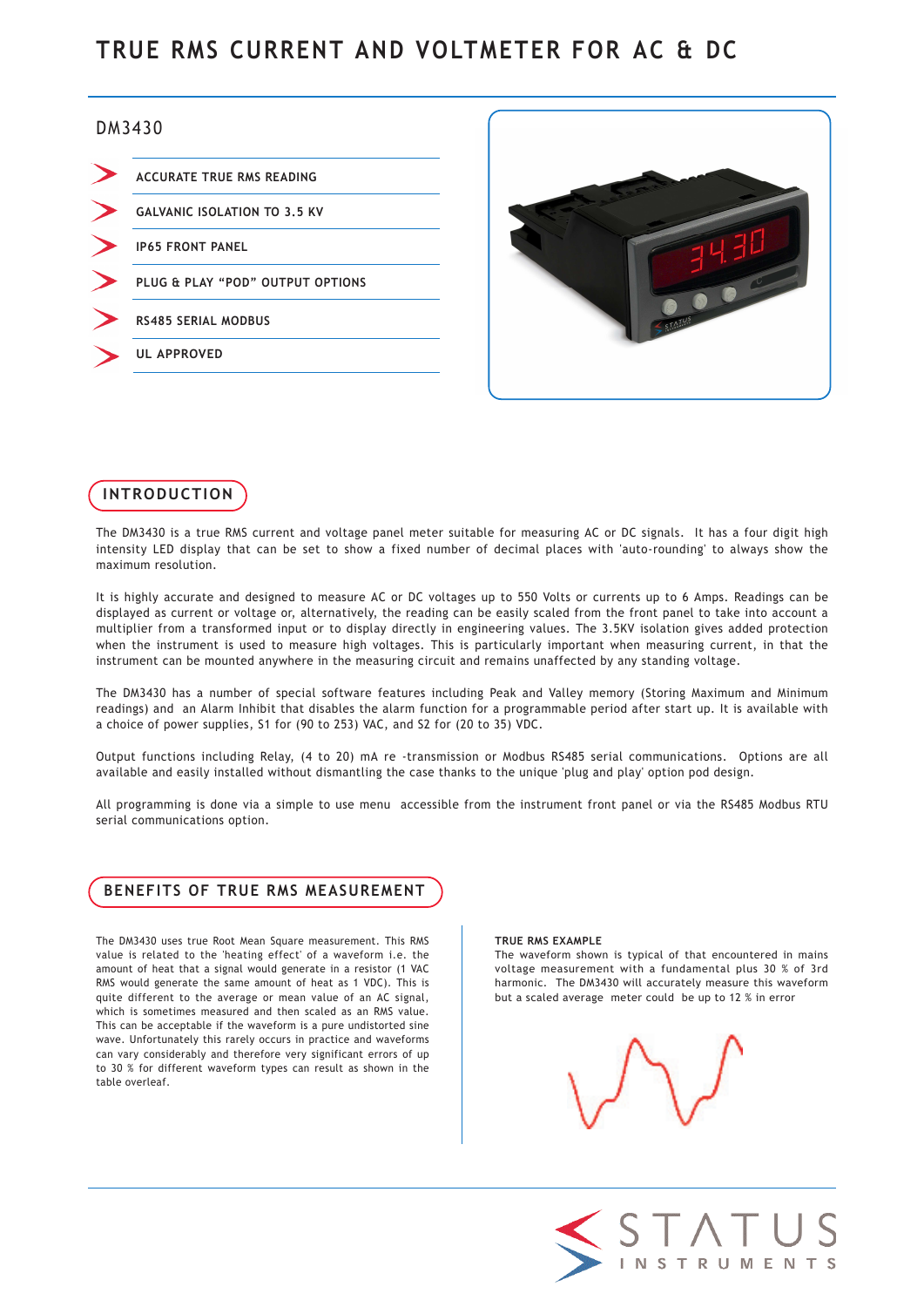| Waveform<br>Type                                         | Crest Factor<br>(V Peak/<br>V RMS) | True<br><b>RMS</b> | Mean Value<br>Calibrated to<br>read RMS | % Error in<br>Mean<br>Circuit* |
|----------------------------------------------------------|------------------------------------|--------------------|-----------------------------------------|--------------------------------|
| Pure Sine Wave                                           | 1.41                               | 0.707              | 0.707                                   | 0%                             |
| Symmetrical<br>Square Wave                               |                                    |                    | 1.11                                    | $+11%$                         |
| Pure Triangle<br>Wave                                    | 1.73                               | 0.577              | 0.555                                   | $-3.8%$                        |
| <b>SCR Waveforms</b><br>50% Duty Cycle<br>25% Duty Cycle | 2<br>4.7                           | 0.495<br>0.212     | 0.354<br>0.15                           | $-28%$<br>$-30%$               |

\*NOTE: Error =  $\frac{(Mean Value - True RMS Value)}{T}$  x 100 % (True RMS Value)

## THE IMPORTANCE OF ISOLATION

The input is galvanically isolated to 3.5 KV from the rest of the electronics circuitry. What this means in practice is that any standing voltages can be ignored and currents or voltage differentials can be measured with high levels of common mode potentials. The Common Mode Rejection Ratio is a measure of the amount of error introduced when common mode voltages exist. The DM3430 has an exceptional rejection ratio of 102dB which means that even high levels of standing voltage have little or no effect on the overall measurement accuracy.

# SPECIFICATIONS @ 20 °C

| Ranges* <sup>2</sup>                                 |                     |
|------------------------------------------------------|---------------------|
|                                                      |                     |
| Voltage<br>$550 +$<br>550                            | V                   |
| 60<br>$+60$                                          | V                   |
| Current<br>6<br>± 6                                  | A                   |
| 0.1 %r dg $\pm$ 0.1 FSD<br>0.1%<br>Accuracy          | <b>FSD</b>          |
| Stability*4<br>0.02<br>0.02                          | $% /$ °C            |
| <b>INPUT IMPEDANCE</b>                               |                     |
| 10<br>10<br>550 V Range                              | $M \Omega$          |
| $\mathbf{1}$<br>$\mathbf{1}$<br>60 V Range           | M O                 |
| 0.02<br>0.02<br>6 A Range                            | $\Omega$            |
| N/A<br><b>Frequency Range</b><br>0 to 20             | <b>KHz</b>          |
| <b>FREQUENCY EFFECT</b>                              |                     |
| 20 Hz to 1 KHz<br>N/A<br>Negligible                  | % / KHz             |
| 0.04<br>1K Hz to 20 KHz<br>N/A                       | % / KHz             |
| <b>GENERAL</b>                                       |                     |
| Breakdown Isolation*5<br>3.5<br>3.5<br>Display (With | KV                  |
| Auto-rounding)*6<br>0 to 9999                        | -999 to 9999 Counts |
| RESOLUTION*7                                         |                     |
| A/D<br>0.002<br>0.002                                | % FSD               |
| $+0.017$<br>0.017<br>Display                         | % FSD               |
| $-0.17$                                              | % FSD               |
| 3 <sub>3</sub><br>Reading Rate                       | Hz                  |
| CMRR*8<br>102<br>102                                 | DB                  |
| <b>POWER SUPPLY</b>                                  |                     |
| Switch Mode<br>S <sub>1</sub><br>90 to 252           | (90 to 252) VAC     |
| S <sub>2</sub><br>20 to 35                           | (20 to 35) VDC      |

## ENVIRONMENTAL

| Sealing                     | Panel IP65                     |
|-----------------------------|--------------------------------|
| Ambient Operating Range     | $(-30 \text{ to } 60)$ °C      |
| Ambient Storage Temperature | $(-50 \text{ to } 85)$ °C      |
| Ambient Humidity Range      | (10 to 90) % RH non-condensing |
| <b>APPROVALS</b>            |                                |
|                             |                                |

UL Approved

## EMC Emissions BS EN50081-1 Susceptibility BS EN50082-2

# ELECTRICAL SAFETY BS EN61010-1

\*NOTES:

- 1. Based on (50 to 60) Hz AC signal.
- 2. All ranges have a 10 % over-range capability.
- 3. Crest factor is the ratio between the Peak voltage and the RMS voltage and can have an effect on accuracy as shown in the following table:

| Crest Factor | Degradation of Accuracy % |
|--------------|---------------------------|
|              |                           |
|              | 0.5%                      |
|              | 7.5%                      |

- 4. Over ambient Range (0 to 60) °C.
- 5. 3 way isolation between Input, PSU and any outputs: IEC pollution class 2.
- 6. The A/D resolution frequently exceeds the display resolution. Auto-rounding makes maximum use of the 4 digit display by reducing the displayed resolution if the measured parameter exceeds the available digits thus providing a level of performance in excess of the four digit capability. i.e. if the reading is showing 999.9 and the input increases by 0.1 the new reading will show 1000.
- 7. Perceived resolution increases with the level of filtering.
- 8. Common mode Rejection Ratio.

#### PLUG AND PLAY OPTION PODS

Simple plug in pre-calibrated units, no dismantling or re-calibration

#### POD-3000/02 DUAL RELAY ALARM

Two independent mains rated relay outputs (common connection).

| Contacts                             |         | 2 changeover relays common wiper |            |
|--------------------------------------|---------|----------------------------------|------------|
| Ratings                              |         | AC                               | DC.        |
| Maximum Load                         |         | 5 A @ 250 V                      | 5 A @ 30 V |
| Maximum Power                        |         | 1250 VA                          | 150 W      |
| Maximum Switching                    |         | 253 V                            | 125 V      |
| Electrical Life                      |         | 10*5 operations at rated load    |            |
| Mechanical Life                      |         | 50 million operations            |            |
| Termination                          |         | Screw terminals                  |            |
|                                      |         |                                  |            |
| POD-3000/03 ISOLATED RE-TRANSMISSION |         |                                  |            |
| Ranges                               |         | (0 to 10) mA (Active or Passive) |            |
|                                      |         | (0 to 20) mA (Active or Passive) |            |
|                                      |         | (4 to 20) mA (Active or Passive) |            |
| Minimum Current Output               |         | 0 <sub>mA</sub>                  |            |
| Maximum Current Output               |         | $23 \text{ mA}$                  |            |
| Accuracy                             |         | 0.07 % F.S.                      |            |
| Max. Output Load                     | Active  | 1 KQ                             |            |
|                                      | Passive | $[(Vsupply-2)/20]$ K $\Omega$    |            |
| Max. External Supply Voltage         |         | 30 V (Passive mode)              |            |
| Voltage effect                       |         | $0.2 \mu A/V$                    |            |
| Ripple current                       |         | $< 3 \mu A$                      |            |
| Breakdown Isolation                  |         | <b>500 VAC</b>                   |            |
| Stability                            |         | 1 $HA$ $^{\circ}$ C              |            |



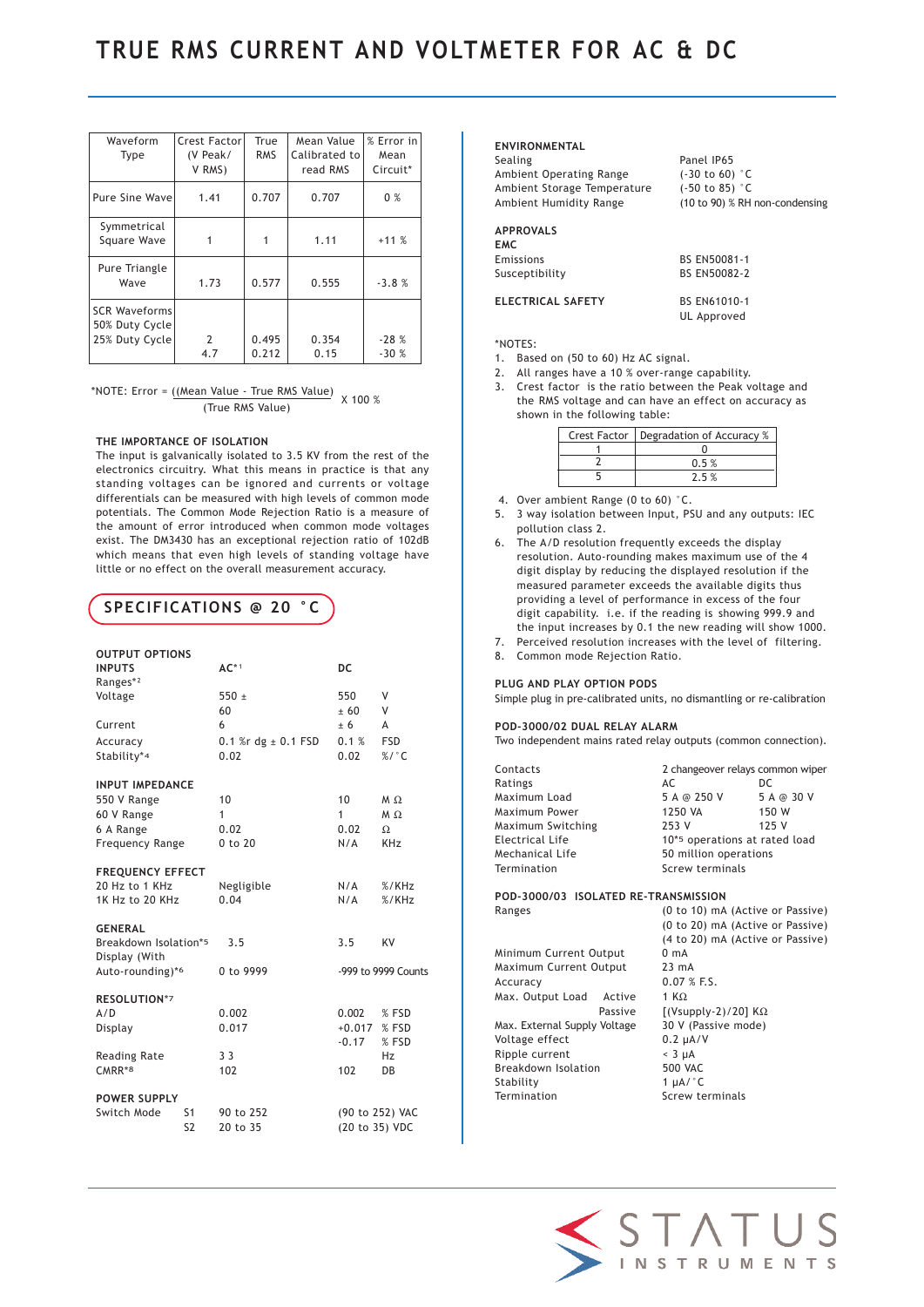# TRUE RMS CURRENT AND VOLTMETER FOR AC & DC

### COMMUNICATIONS

POD-3000/05 RS 485 MODBUS COMMS. PC communication for configuration and monitoring.

Baud Rate software selectable 19 200 or 9 600 Protocol Modbus RTU format Breakdown Isolation 500 VAC Maximum Fan out 32 units<br>Termination 5 way to

Physical Layer 4 wire or 2 wire half duplex RS485 Termination Standard 5 way tension clamp connector Optional screw terminals Optional ribbon cable - RC

# SOFTWARE FEATURES

INPUT MENU  $D$ isplay resolution

Type  $550$  V, 60 V, 6 A<br>Display resolution  $0, 1, 2$  and 3 dps. (with Auto rounding) Scale Scale factor (Default 1)<br>ACDC AC or DC Input ACDC ACD AC or DC Input<br>Filter 0ff. 2 s. 10 s. Off,  $2 s$ ,  $10 s$ , Adaptive

#### OUTPUT MENU (RELAY IF FITTED)

The following parameters may be set for each individual relay.

| Alarm type         | Off, High, Low, Test             |
|--------------------|----------------------------------|
| Set point          | Set point in engineering units   |
| <b>Hysterisis</b>  | Alarm hysterisis in              |
|                    | engineering units                |
| Alarm delay        | Off, 2 s, 5 s, 10 s, 20 s, 60 s, |
|                    | 120 s, 240 s                     |
| Latch              | Off, On (latch reset from        |
|                    | front panel)                     |
| Invert operation   | Off, On                          |
| Type               | 550 V, 60 V, 6 A                 |
| Display resolution | $0, 1, 2$ and $3$ dps.           |
|                    | (with Auto rounding)             |
| Scale              | Scale factor (Default 1)         |
| ACDC               | AC or DC Input                   |
| Filter             | Off, 2 s, 10 s, Adaptive         |
|                    |                                  |

#### OUTPUT MENU (RELAY IF FITTED)

The following parameters may be set for each individual relay.

| Alarm type<br>Set point<br><b>Hysterisis</b> | Off, High, Low, Test<br>Set point in engineering units<br>Alarm Hysterisis in |
|----------------------------------------------|-------------------------------------------------------------------------------|
| Alarm delay                                  | engineering units<br>Off, 2 s, 5 s, 10 s, 20 s, 60 s,<br>120 s, 240 s         |
| Latch                                        | Off, On (latch reset from<br>front panel)                                     |
| Invert operation                             | Off, On                                                                       |

# OUTPUT MENU (ANALOGUE RE-TRANSMISSION IF FITTED)

| (4 to 20) mA, (0 to 20) mA,         |
|-------------------------------------|
| (0 to 100, mA (Set output range)    |
| to (4 to 20) mA, (0 to 20) mA or    |
| $(0 to 10)$ mA)                     |
| User Defined (Set low end of scale) |
| User Defined                        |
| (Set high end of scale)             |
|                                     |

#### OUTPUT MENU (MODBUS COMMS IF FITTED)<br>Device No 1 to 99 Device No

Baud Rate 19.2 Kb/1.2 Kb Connections 2wire/4wire

# SYSTEM MENU Clear enable Off, On

List Short menu, Full menu  $\log$  Off, On Off, 2 s, 5 s, 10 s, 20 s, 60 s, 120 s, 240 s 4 digit passcode. (0000=Passcode disabled) User calibration offset in engineering units.

Items in italics are only available in the 'full menu' option has been selected



Material ABS/PC<br>Flammability Flammability Research Flammability Weight 230 gms

UL 94VO Panel cut out (92 x 45) mm

MAIN UNIT ( All dimensions in mm)